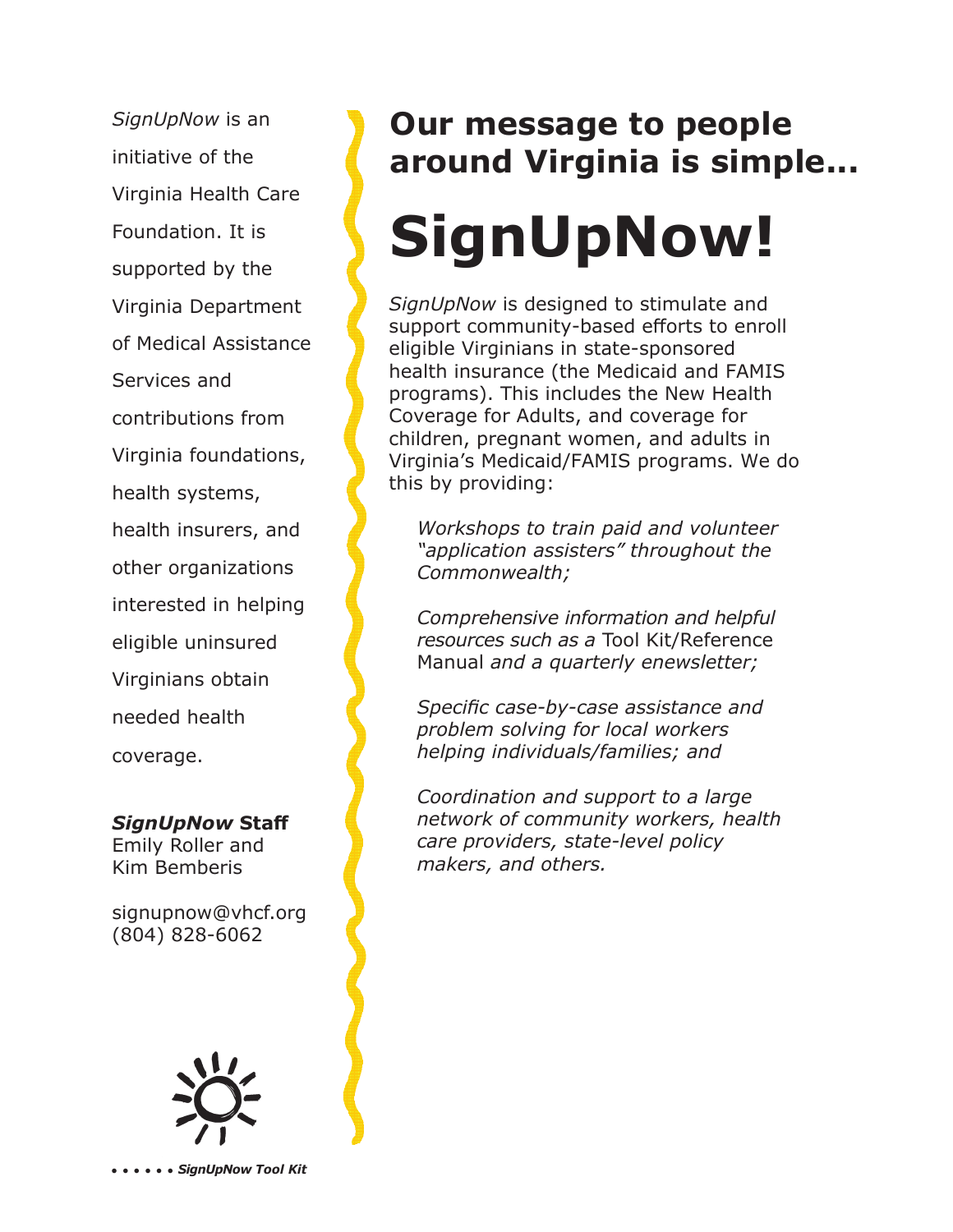### **Welcome to the** *SignUpNow Tool Kit*

This *Tool Kit* has been created to enable staff and volunteers in a wide variety of community settings to assist families and individuals who want to apply for the health insurance available through Virginia's Medicaid or FAMIS programs.

Virginia was the 33rd state to expand its Medicaid program. Approximately 400,000 uninsured, low-income Virginians were estimated to be eligible for New Health Coverage for Adults, effective January 1, 2019. Of these, about 79% (or 280,000) live in families with incomes below the poverty level. They are typically people working in agriculture, retail, construction, housekeeping, childcare, landscaping, food service, or other jobs that do not offer health insurance.

Many have limited education or literacy skills, and need help completing the application and compiling required documentation. They may be uncomfortable with using computers or lack regular access to the internet, so will need help to successfully apply online. One-on-one assistance is critical to maximizing enrollment of these adults.

Virginia's Medicaid and FAMIS programs provide comprehensive health and dental care coverage to those who fall into the following categories:

- **■ New Health Coverage for Adults**,
- **Medicaid for Pregnant Women, FAMIS MOMS, and FAMIS Prenatal Coverage**
- **■** Low Income Families with Children (**LIFC**)
- **■ FAMIS and FAMIS Plus**, and
- Medicaid for Former Foster Care Youth (FFC)

Adults with incomes too high for these programs may be eligible for Virginia's family planning program, **Plan First**, or for financial help to purchase **health coverage via the Health Insurance Marketplace** (Healthcare.gov).

Unfortunately, many families and individuals do not know about these programs. Or, if they do, they may not know they qualify. Many may have applied for this coverage in the past and been denied.

This *Tool Kit* contains program information, sample forms, resource lists, and specific, helpful guides and tools that are helpful when assisting individuals and families with their applications. In conjunction with the training provided by *SignUpNow* at community workshops or via its on-line modules, this manual will equip "helper" staff, volunteers, and communities to reach out and help eligible adults, children, and pregnant women apply for insurance programs critical to their health and well-being.

#### *Take this Tool Kit with you wherever you might fi nd an uninsured Virginian who might be eligible – that means everywhere! You'll always be ready to lend a helping hand!*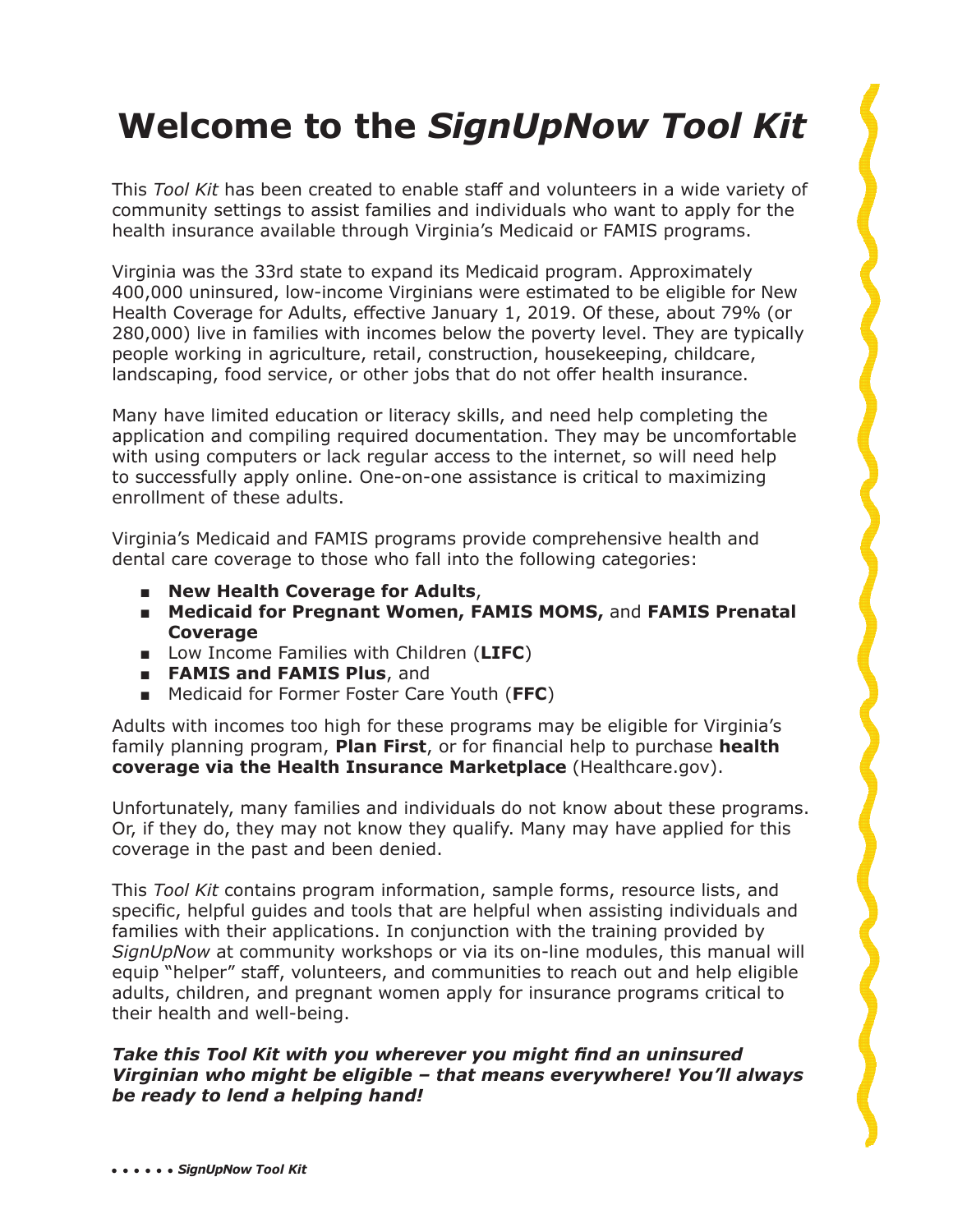## **Table of Contents**

#### **Section 1. Overview**

| FAMIS Plus and Medicaid for Pregnant Women  1.3-1.6 |  |
|-----------------------------------------------------|--|
|                                                     |  |
|                                                     |  |
|                                                     |  |
| Low Income Families with Children (LIFC)1.12-1.14   |  |
| Medicaid for Former Foster Care Youth 1.14-1.15     |  |

#### **Section 2. Eligibility & Application**

#### **Section 3. After Enrollment**

#### *Part I: New Health Coverage for Adults*

| Using the DMAS ID & MCO Health Insurance Cards 3.3     |  |
|--------------------------------------------------------|--|
|                                                        |  |
|                                                        |  |
| Period of Coverage & Reporting Requirements 3.4        |  |
|                                                        |  |
| Medicaid/FAMIS Plus Managed Care Enrollment Chart  3.6 |  |
| Medicaid Managed Care Enrollment Choice Letter  3.7    |  |
| Medicaid Medallion 4.0 MCO Comparison Chart  3.8       |  |
|                                                        |  |

#### *Part II: FAMIS Plus, LIFC, and Former Foster Care Youth*

| Using the DMAS ID & MCO Health Insurance Cards 3.11 |  |
|-----------------------------------------------------|--|
|                                                     |  |
|                                                     |  |
| Period of Coverage & Reporting Requirements 3.12    |  |
|                                                     |  |
|                                                     |  |

#### *Part III: FAMIS*

| Using the DMAS ID & MCO Health Insurance Cards 3.22   |  |
|-------------------------------------------------------|--|
| Period of Coverage & Reporting Requirements3.22-3.23  |  |
|                                                       |  |
|                                                       |  |
|                                                       |  |
| FAMIS/FAMIS MOMS/FAMIS Prenatal Coverage Managed Care |  |
|                                                       |  |
| FAMIS MCO Comparison Chart 3.27-3.28                  |  |